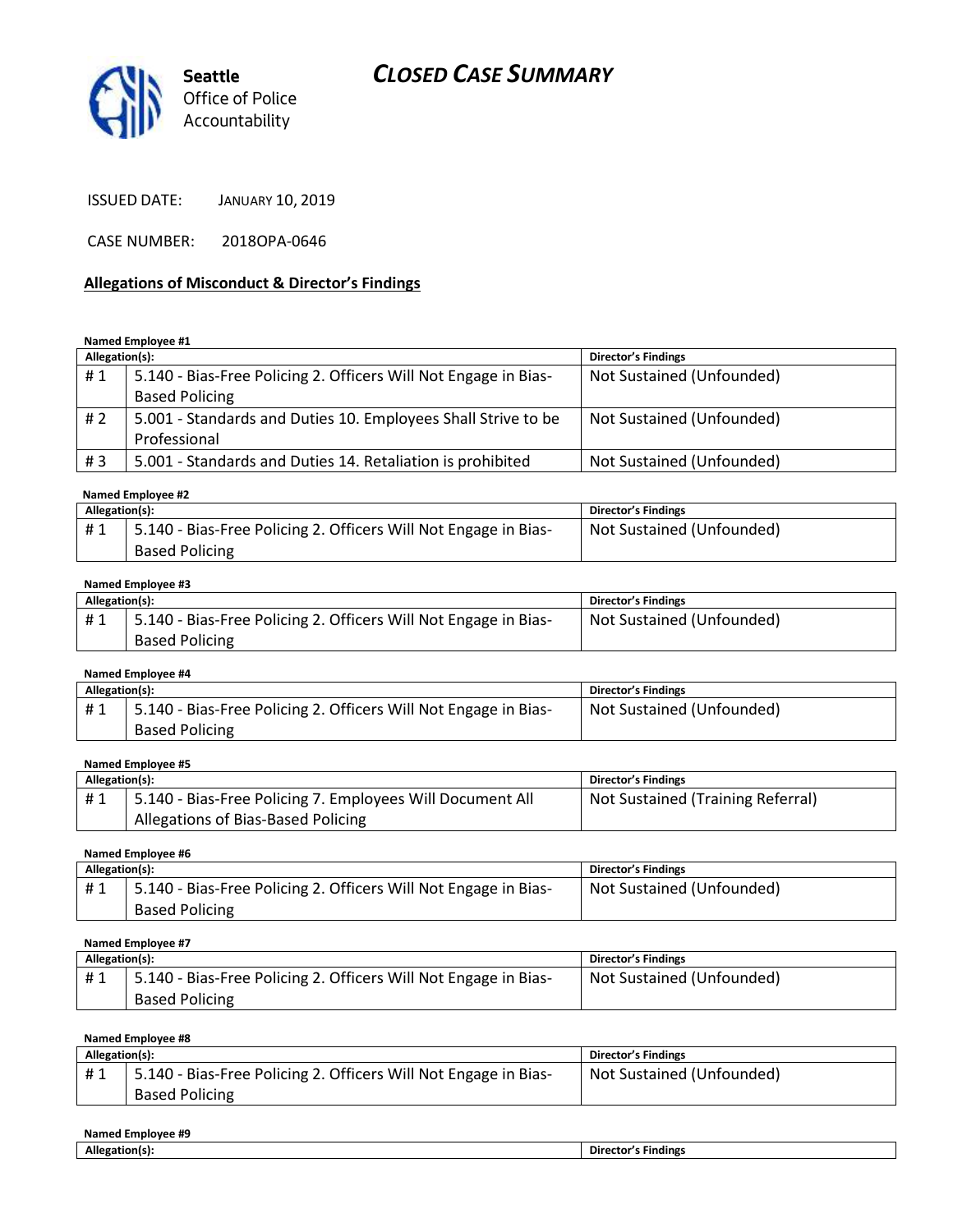

# *CLOSE CASE SUMMARY*

OPA CASE NUMBER: 2018OPA-0646

| #1   5.140 - Bias-Free Policing 2. Officers Will Not Engage in Bias- | Not Sustained (Unfounded) |
|----------------------------------------------------------------------|---------------------------|
| <b>Based Policing</b>                                                |                           |

# *This Closed Case Summary (CCS) represents the opinion of the OPA Director regarding the misconduct alleged and therefore sections are written in the first person.*

### **EXECUTIVE SUMMARY:**

The Complainant alleged that all of the Named Employees engaged in biased policing towards him. The Complainant further alleged that Named Employee #1 was unprofessional towards him and retaliated against him. Lastly, it was alleged that Named Employee #5 may have failed to document an allegation of biased policing that was made by the Complainant.

### **ANALYSIS AND CONCLUSIONS:**

### **Named Employee #1 - Allegations #1** *5.140 - Bias-Free Policing 2. Officers Will Not Engage in Bias-Based Policing*

The Complainant made multiple allegations of misconduct on the part of SPD employees and predominantly against Named Employee #1 (NE#1). In summary, he alleged the following: he was falsely arrested; that the officers served an "erroneous" warrant on his residence; that the officers unlawfully seized property from his home and caused damage therein; that NE#1 acted unprofessionally and subjected him to ongoing harassment; and that all of the Named Employees engaged in biased policing.

With regard to the bias allegation against NE#1, the Complainant asserted that he was discriminated against based on his race and socioeconomic status.

OPA's investigation revealed an ongoing course of conduct by the Complainant that suggested escalating aggressive behavior. The Complainant was often armed with a firearm and, on multiple occasions, brandished or otherwise intimated that he would use his weapon during verbal disputes. NE#1 sought and obtained an Extreme Risk Protection Order (ERPO) based on this ongoing behavior. Due to what he believed to be the Complainant's incomplete statements at the ERPO hearing regarding how many weapons he owned, NE#1 sought and obtained a warrant to search the Complainant's residence. That search resulted in the recovery of additional firearms and ammunition. NE#1 later arrested the Complainant based on probable cause to believe that he engaged in perjury and that he violated the ERPO. During the search incident to arrest, another firearm was recovered from the Complainant. This was the case even though he had previously denied under oath that he had additional weapons.

SPD policy prohibits biased policing, which it defines as "the different treatment of any person by officers motivated by any characteristic of protected classes under state, federal, and local laws as well other discernible personal characteristics of an individual." (SPD Policy 5.140.) This includes different treatment based on the race of the subject. (*See id*.)

As discussed both above and below, NE#1's actions towards the Complainant were based on his concerning behavior, not on his race and socioeconomic status. There is no evidence that NE#1 engaged in bias or acted based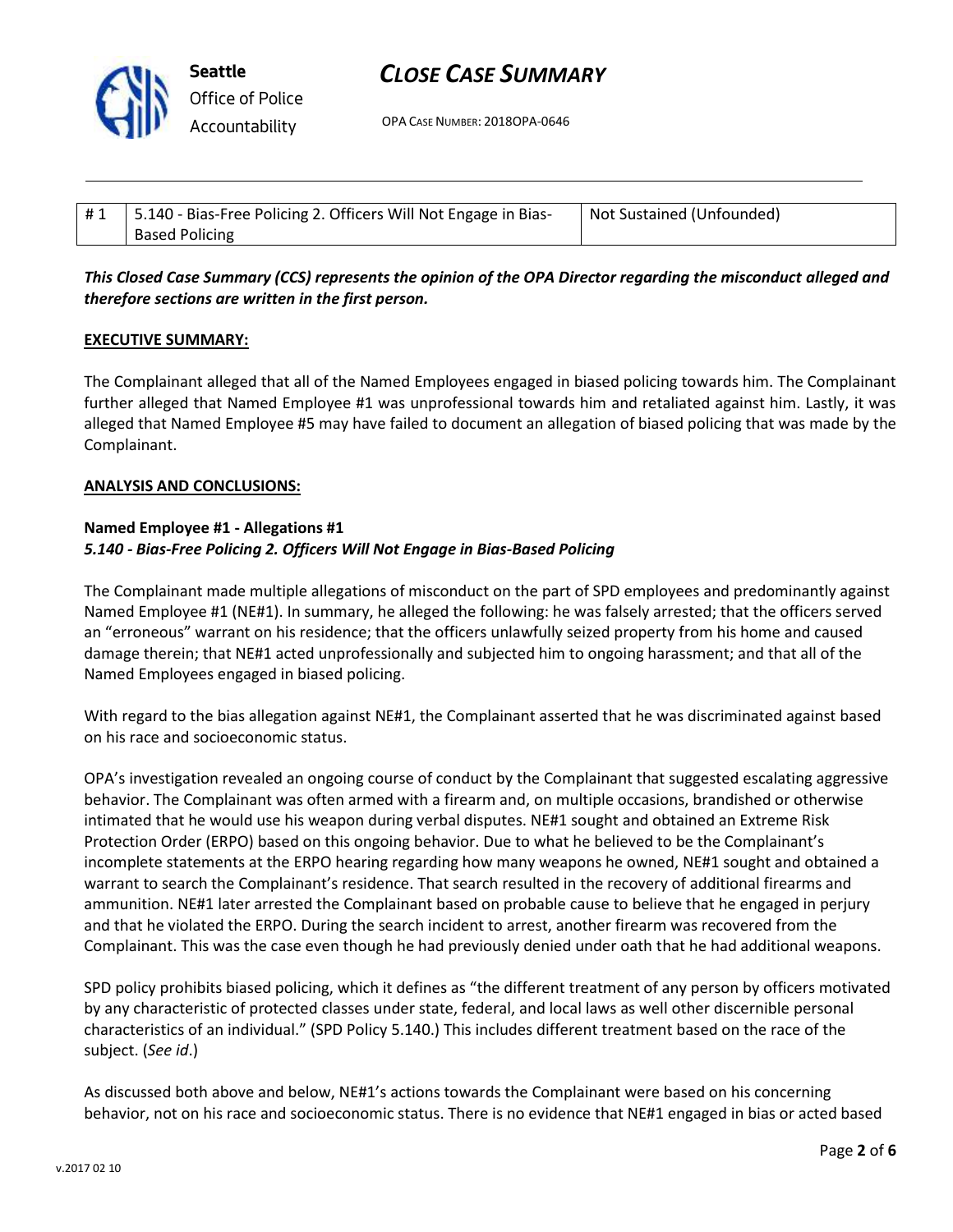

**Seattle** *Office of Police Accountability*

# *CLOSE CASE SUMMARY*

OPA CASE NUMBER: 2018OPA-0646

on any other impermissible motive. Indeed, to the contrary, I find that NE#1 behaved properly during this incident and appropriately addressed the threat presented by the Complainant. As such, I recommend that this allegation be Not Sustained – Unfounded.

### Recommended Finding: **Not Sustained (Unfounded)**

### **Named Employee #1 - Allegation #2** *5.001 - Standards and Duties 10. Employees Shall Strive to be Professional*

The Complainant alleged that NE#1 was unprofessional when he allegedly spoke with the Complainant's cousin and told him that the Complainant was no longer allowed to sell hot dogs in Pioneer Square and that if NE#1 saw him there, he would arrest him. The Complainant further contended that NE#1 was unprofessional because he called him and then hung up on him.

SPD Policy 5.001-POL-10 requires that SPD employees "strive to be professional at all times." The policy further instructs that "employees may not engage in behavior that undermines public trust in the Department, the officer, or other officers." (SPD Policy 5.001-POL-10.) The policy further states the following: "Any time employees represent the Department or identify themselves as police officers or Department employees, they will not use profanity directed as an insult or any language that is derogatory, contemptuous, or disrespectful toward any person." (*Id*.)

NE#1 told OPA that he called a friend of the Complainant and asked to speak with the Complainant's cousin, who owned the hot dog stand at which the Complainant was employed. NE#1 stated that he informed the cousin that, due to the ongoing issues with the Complainant, it was possible that his vending license could be revoked. He denied that this was unprofessional or that he made this call based on some improper motive.

NE#1 acknowledged that he called the Complainant. He stated that he did so because a judge requested that NE#1 inform the Complainant of a rescheduled court hearing. NE#1 denied that doing so was unprofessional.

I agree with NE#1 that his conduct in calling the Complainant's cousin and calling the Complainant was not unprofessional. As discussed more fully below, there is insufficient evidence to determine that the call to the Complainant's cousin was retaliatory or in any way inappropriate. As such, I recommend that this allegation be Not Sustained – Unfounded.

# Recommended Finding: **Not Sustained (Unfounded)**

# **Named Employee #1 - Allegation #3** *5.001 - Standards and Duties 14. Retaliation is prohibited*

SPD policy precludes its employees from engaging in retaliation. (SPD Policy 5.001-POL-14.) SPD employees are specifically prohibited from retaliating against a person who engage in activities including, but not limited to, "oppos[ing] any practice that is reasonably believed to be unlawful or in violation of Department policy" or "who otherwise engages in lawful behavior." (*Id*.) Retaliatory acts are defined broadly under SPD's policy and include "discouragement, intimidation, coercion, or adverse action against any person. (*Id*.)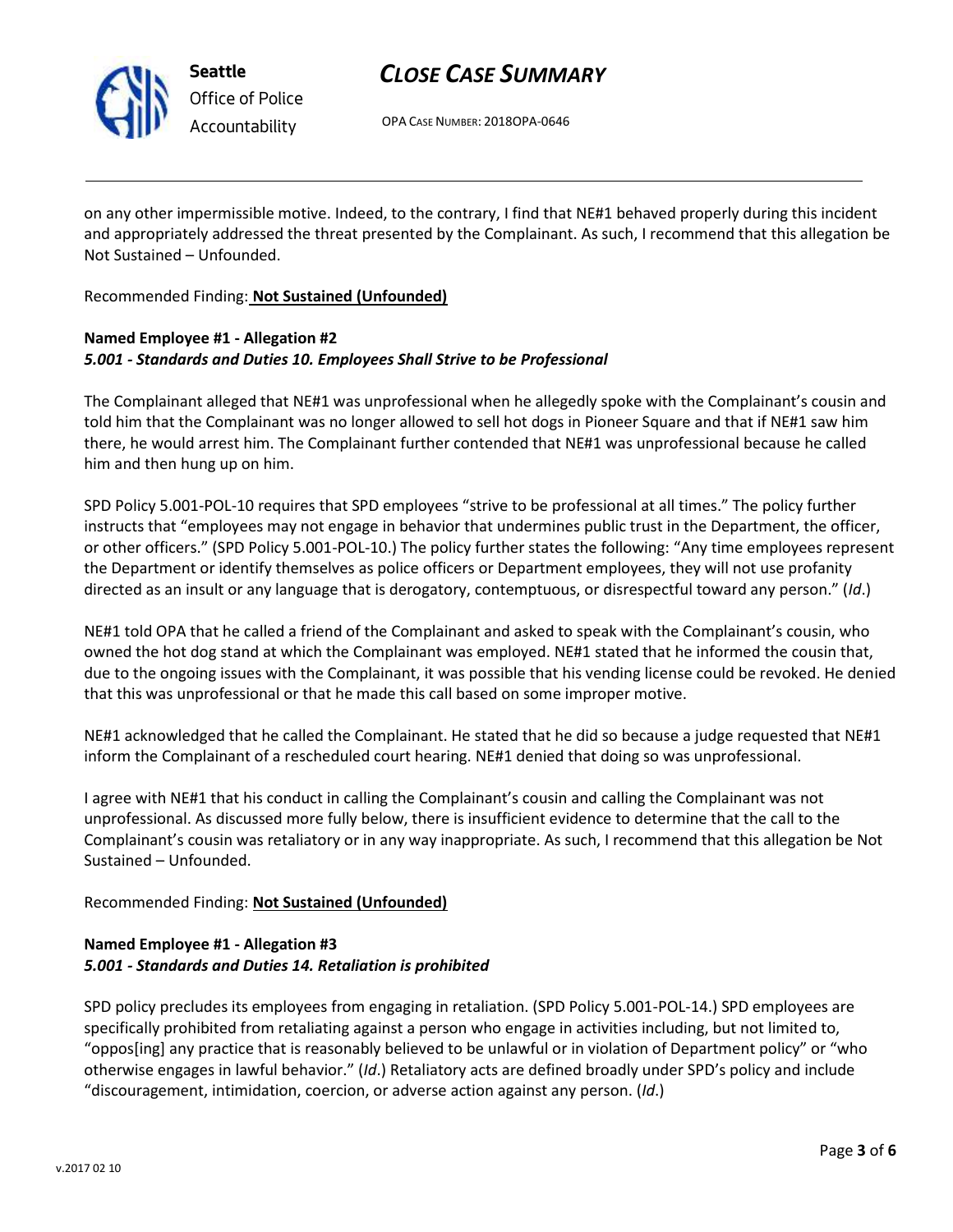

**Seattle** *Office of Police Accountability*

# *CLOSE CASE SUMMARY*

OPA CASE NUMBER: 2018OPA-0646

The Complainant contended that NE#1's actions towards him were retaliatory. The Complainant alleged that the call from NE#1 to his cousin was meant to retaliate against and harass him. The Complainant asserted that this was based on the Complainant speaking out about NE#1 alleged inaction in 2016, which, according to the Complainant, resulted in a homicide.

As discussed above, NE#1 denied that his call to the Complainant's cousin was retaliatory or purposed to harass the Complainant. He further denied that his actions had anything to do with the Complainant speaking out against him. When applying a preponderance of the evidence standard, the evidence in the record is insufficient to prove that NE#1's conduct violated this policy. Accordingly, I recommend that this allegation be Not Sustained – Unfounded.

# Recommended Finding: **Not Sustained (Unfounded)**

### **Named Employee #2 - Allegations #1** *5.140 - Bias-Free Policing 2. Officers Will Not Engage in Bias-Based Policing*

The Complainant generally alleged that all of the Named Employees who were involved in executing a warrant on his home and seizing his firearms engaged in biased policing.

Named Employees #2, #3, #4, #6, #7, #8, and #9 were all part of the team that executed the ERPO on the Complainant's residence. This order was properly obtained from a judge and was legally valid. The basis for the warrant were documented incidents in which the Complainant inappropriately brandished or wielded his firearm, as well as escalating aggressive statements and comments made by the Complainant.

Based on my review of the record, I find no evidence supporting the Complainant's allegation that these Named Employees engaged in biased policing. To the contrary, I find that they acted appropriately and consistent with policy during this incident and that, at no time, was their conduct discriminatory or based on some improper motive. As such, I recommend that this allegation be Not Sustained – Unfounded as against Named Employees #2, #3, #4, #6, #7, #8, and #9.

# Recommended Finding: **Not Sustained (Unfounded)**

# **Named Employee #3 - Allegations #1**

# *5.140 - Bias-Free Policing 2. Officers Will Not Engage in Bias-Based Policing*

For the same reasons as set forth above (*see* Named Employee #2, Allegation #1), I recommend that this allegation be Not Sustained – Unfounded.

Recommended Finding: **Not Sustained (Unfounded)**

# **Named Employee #4 - Allegations #1** *5.140 - Bias-Free Policing 2. Officers Will Not Engage in Bias-Based Policing*

For the same reasons as set forth above (*see* Named Employee #2, Allegation #1), I recommend that this allegation be Not Sustained – Unfounded.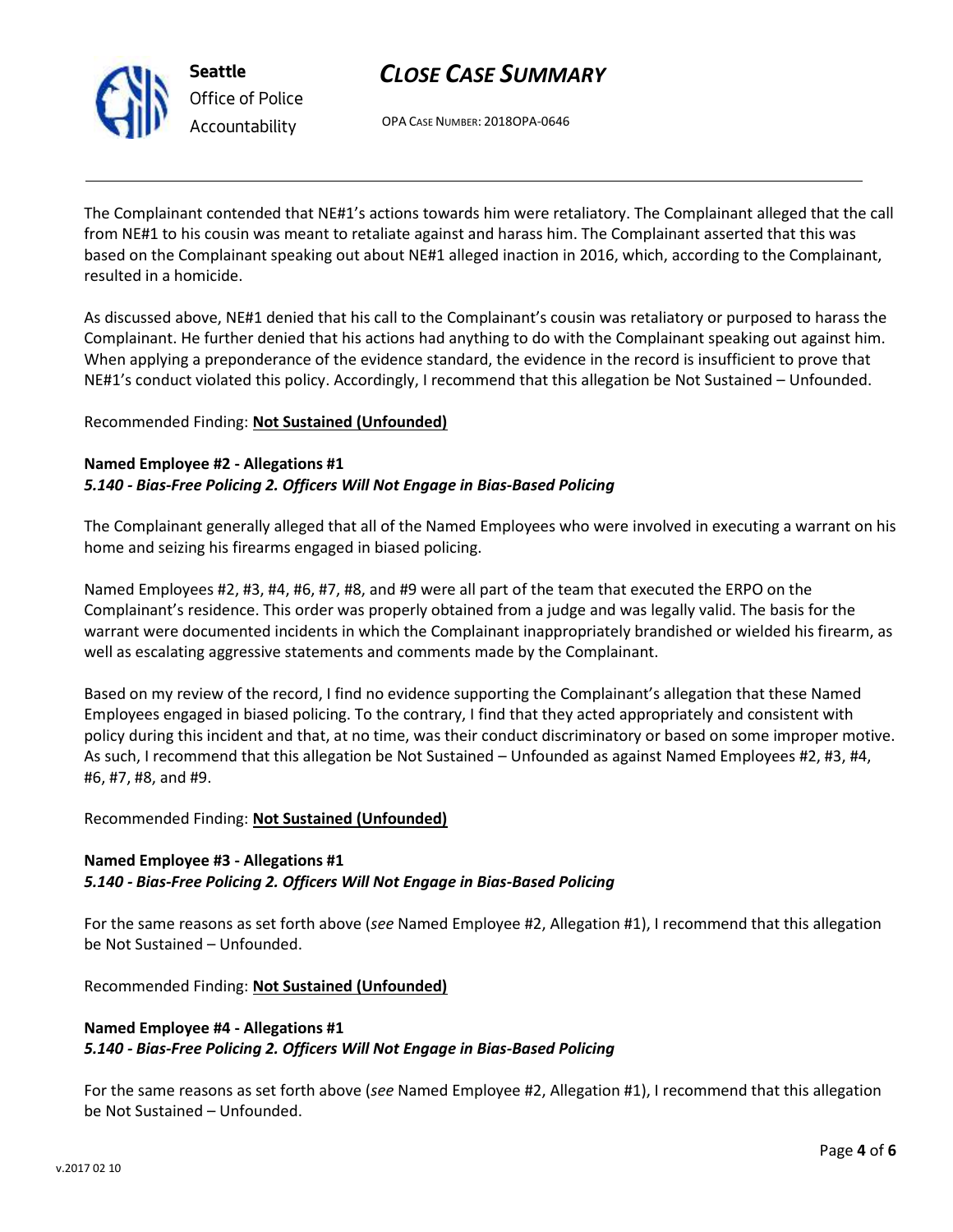

# *CLOSE CASE SUMMARY*

OPA CASE NUMBER: 2018OPA-0646

Recommended Finding**: Not Sustained (Unfounded)**

### **Named Employee #5 – Allegation #1**

### *5.140 - Bias-Free Policing 7. Employees Will Document All Allegations of Bias-Based Policing*

SPD Policy 5.140-POL-7 requires Department supervisors to document all allegations of biased policing. The policy instructs that, where an allegation of biased policing is made, the supervisor must either make an OPA referral or investigate the allegation and document it in a Bias Review Template.

NE#5 told OPA that he did not believe that the Complainant actually made an allegation of biased policing. NE#5 believed that he was in crisis and was generally complaining about the ERPO, not the acts of the Named Employees. NE#5 acknowledged that he did not report that statement to OPA or document it in a Bias Review. NE#5 further noted that when he tried to clarify with the Complainant at the end of their interaction whether he was alleging biased policing, the Complainant stated no. Specifically, the Body Worn Video reflected that NE#5 asked, in an attempt to clarify the allegation, whether the Complainant was stating that "you [are] a black guy and that's why you're getting this." The Complainant responded: "No, man, I never said that. That's not what I'm saying."

While I agree with NE#5 that the exact nature of the Complainant's allegation was unclear, I find that he should have documented it. Moreover, even if NE#5 felt that a Bias Review was unnecessary, which I do not believe was the case under the circumstances, he should then have documented the statement in an Arrest Screening Report or another appropriate document. That being said, I do not find that the failure to do so merits a Sustained finding. Instead, I recommend that NE#5 receive a Training Referral.

• **Training Referral**: NE#5 should be counseled by his chain of command concerning his failure to document the statements by the Complainant in which he referenced that action had been taken against him based on his race. He should be instructed that, even if a Bias Review was inappropriate, the statement should have been memorialized somewhere. NE#5 should be counseled to do so in the future. This counseling and any associated retraining should be documented and this documentation should be memorialized in an appropriate database.

### Recommended Finding: **Not Sustained (Training Referral)**

### **Named Employee #6 – Allegation #1** *5.140 - Bias-Free Policing 2. Officers Will Not Engage in Bias-Based Policing*

For the same reasons as set forth above (*see* Named Employee #2, Allegation #1), I recommend that this allegation be Not Sustained – Unfounded.

Recommended Finding: **Not Sustained (Unfounded)**

### **Named Employee #7 – Allegation #1** *5.140 - Bias-Free Policing 2. Officers Will Not Engage in Bias-Based Policing*